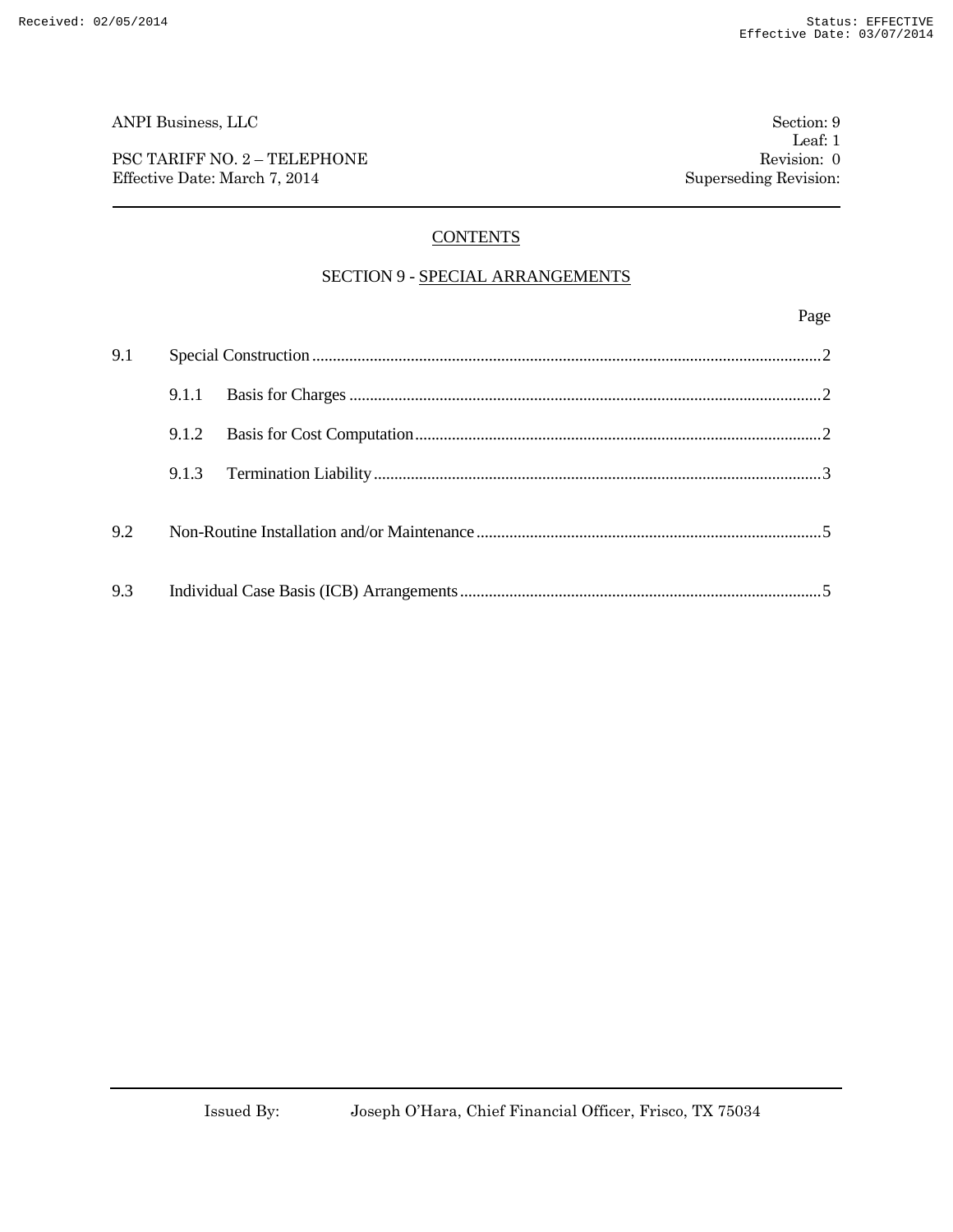PSC TARIFF NO. 2 – TELEPHONE Revision: 0 Effective Date: March 7, 2014 Superseding Revision:

Leaf: 2

# SECTION 9 - SPECIAL ARRANGEMENTS

### 9.1 SPECIAL CONSTRUCTION

9.1.1 Basis for Charges

Basis for Charges where the Company furnishes a facility or service for which a rate or charge is not specified in the Company's tariffs, charges will be based on the costs incurred by the Company (including return) and may include:

- a) nonrecurring charges;
- b) recurring charges;
- c) termination liabilities; or
- d) combinations of  $(a)$ ,  $(b)$ , and  $(c)$ .

#### 9.1.2 Basis for Cost Computation

The costs referred to in 9.1.1 preceding may include one or more of the following items to the extent they are applicable:

- I. Costs to install the facilities to be provided including estimated costs for the rearrangements of existing facilities. These costs include:
	- a) equipment and materials provided or used;
	- b) engineering, labor, and supervision;
	- c) transportation; and
	- d) rights of way and/or any required easements.
- II. Cost of maintenance.
- Ill. Depreciation on the estimated cost installed of any facilities provided, based on the anticipated useful service life of the facilities with an appropriate allowance for the estimated net salvage.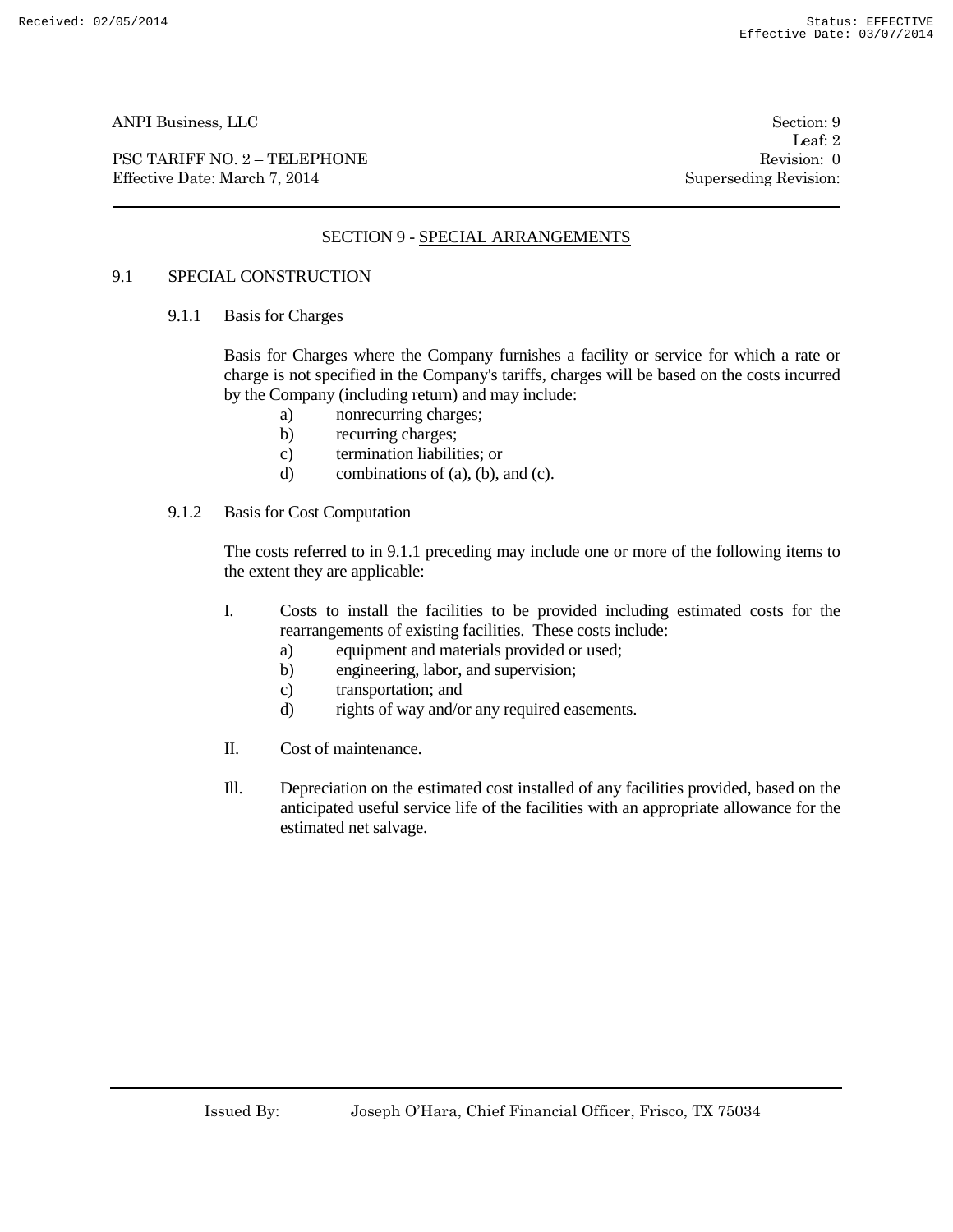PSC TARIFF NO. 2 – TELEPHONE Revision: 0 Effective Date: March 7, 2014 Superseding Revision:

Leaf: 3

# SECTION 9 - SPECIAL ARRANGEMENTS (cont'd)

#### 9.1 SPECIAL CONSTRUCTION (cont'd)

- 9.1.2 Basis for Cost Computation (cont'd)
	- IV. Administration, taxes, and uncollectible revenue on the basis of reasonable average cost for these items.
	- V. License preparation, processing, and related fees.
	- VI. Tariff preparation, processing and related fees.
	- VII. Any other identifiable costs related to the facilities provided; or
	- VIII. An amount for return and contingencies.
- 9.1.3 Termination Liability

To the extent that there is no other requirement for use by the Company, a termination liability may apply for facilities specially constructed at the request of a customer.

- 9.1.3.1 The period on which the termination liability is based is the estimated service life of the facilities provided.
- 9.1.3.2 The amount of the maximum termination liability is equal to the estimated amounts (including return) for: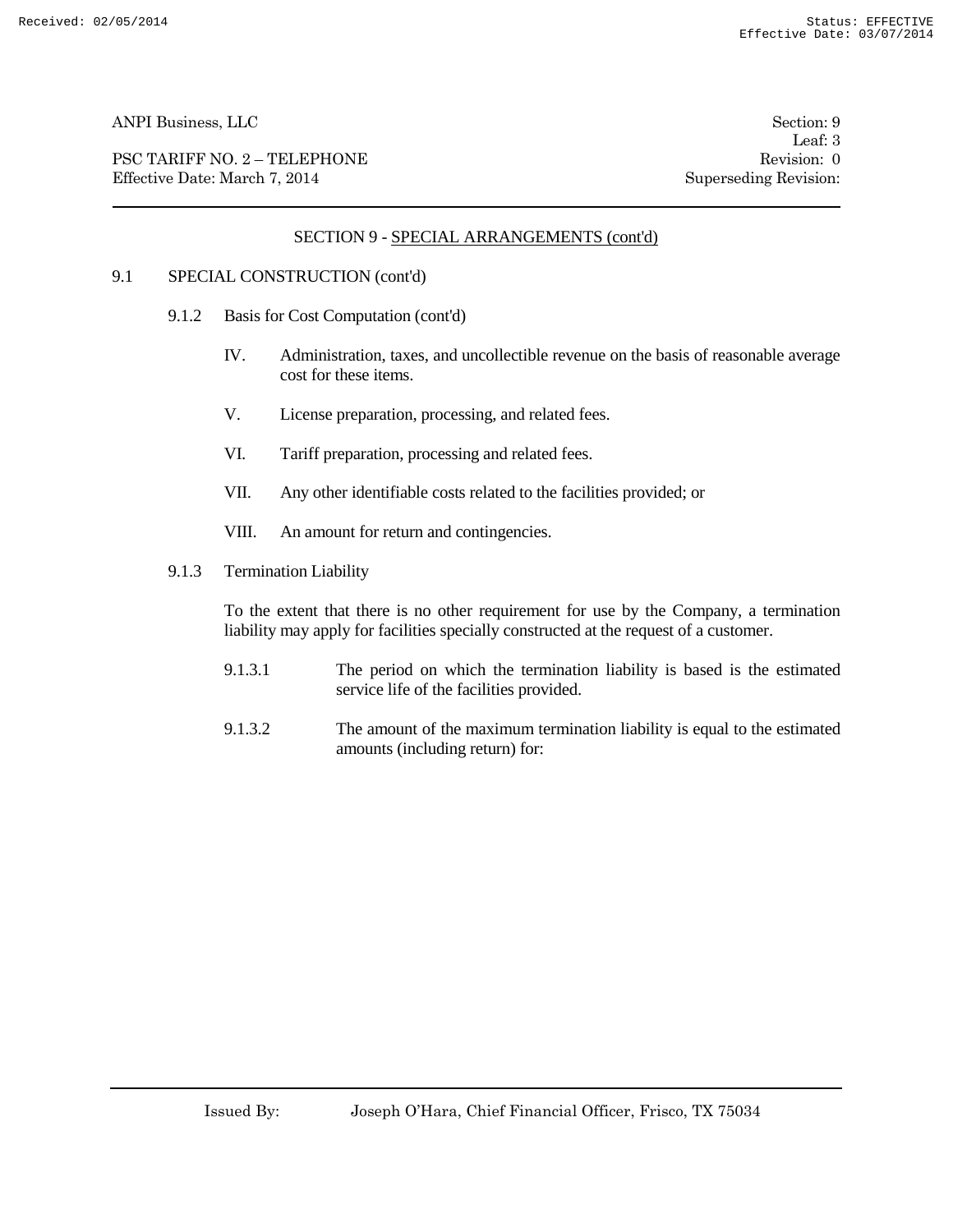PSC TARIFF NO. 2 – TELEPHONE Revision: 0<br>
Effective Date: March 7, 2014 Superseding Revision: 0 Effective Date: March 7, 2014

Leaf: 4

# SECTION 9 - SPECIAL ARRANGEMENTS (cont'd)

# 9.1 SPECIAL CONSTRUCTION (cont'd)

9.1.3 Termination Liability (cont'd)

#### 9.1.3.2 (cont'd)

- 1. Costs to install the facilities to be provided including estimated costs for the rearrangements of existing facilities. These costs include:
	- a) equipment and materials provided or used;
	- b) engineering, labor, and supervision;
	- c) transportation; and
	- d) rights of way and/or any required easements;
- 2. license preparation, processing, and related fees;
- 3. tariff preparation, processing and related fees;
- 4. cost of removal and restoration, where appropriate; and
- 5. any other identifiable costs related to the specially constructed or rearranged facilities.
- 9.1.3.3 The termination liability method for calculating the unpaid balance of a term obligation is obtained by multiplying the sum of the amounts determined as set forth in Section 9.1.3.2 preceding by a factor related to the unexpired period of liability and the discount rate for return and contingencies. The amount determined in Section 9.1.3.2 preceding shall be adjusted to reflect the redetermined estimated net salvage, including any reuse of the facilities provided. This amount shall be adjusted to reflect applicable taxes.